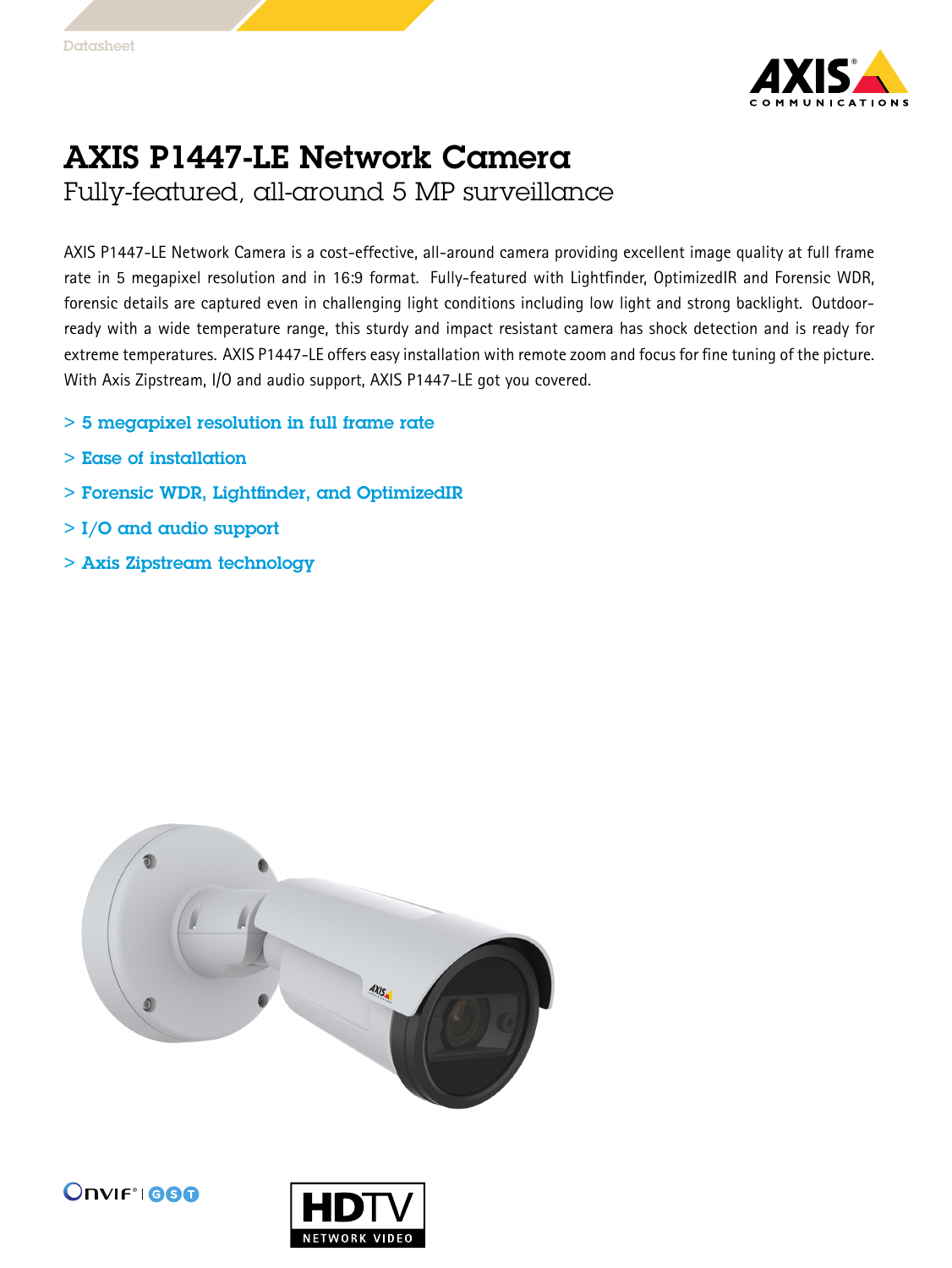## AXIS P1447-LE Network Camera

| Camera                                  |                                                                                                                                                                                                                                                                                                                                        |  |
|-----------------------------------------|----------------------------------------------------------------------------------------------------------------------------------------------------------------------------------------------------------------------------------------------------------------------------------------------------------------------------------------|--|
| lmage sensor                            | 1/2.9" progressive scan RGB CMOS                                                                                                                                                                                                                                                                                                       |  |
| Lens                                    | 2.8-8.5 mm, F1.2<br>Horizontal field of view 104°-36°<br>Vertical field of view 55°-20°<br>Varifocal, Remote focus and zoom, P-Iris control, IR corrected                                                                                                                                                                              |  |
| Day and night                           | Automatically removable infrared-cut filter                                                                                                                                                                                                                                                                                            |  |
| Minimum<br>illumination                 | Color: 0.15 lux, at 50 IRE F1.2<br>B/W: 0.03 lux, at 50 IRE F1.2<br>0 lux with IR illumination on                                                                                                                                                                                                                                      |  |
| <b>Shutter time</b>                     | 1/62500 s to 2 s                                                                                                                                                                                                                                                                                                                       |  |
| Video                                   |                                                                                                                                                                                                                                                                                                                                        |  |
| Video<br>compression                    | H.264 (MPEG-4 Part 10/AVC) Baseline, Main and High Profiles<br><b>Motion JPEG</b>                                                                                                                                                                                                                                                      |  |
| Resolution                              | 3072x1728 to 160x90                                                                                                                                                                                                                                                                                                                    |  |
| Frame rate                              | Up to $25/30$ fps (50/60 Hz) in all resolutions                                                                                                                                                                                                                                                                                        |  |
| Video streaming                         | Multiple, individually configurable streams in H.264 and Motion<br>JPEG<br>Axis Zipstream technology in H.264<br>Controllable frame rate and bandwidth<br>VBR/ABR/MBR H.264                                                                                                                                                            |  |
| Multi-view<br>streaming                 | Up to 8 individually cropped out view areas                                                                                                                                                                                                                                                                                            |  |
| lmage settings                          | Saturation, contrast, brightness, sharpness, Forensic WDR: Up to<br>120 dB depending on scene, white balance, day/night threshold,<br>exposure mode, exposure zones, compression, orientation: auto,<br>0°, 90°, 180°, 270° including Corridor Format, mirroring of<br>images, dynamic text and image overlay, privacy masks           |  |
| Pan/Tilt/Zoom                           | Digital PTZ                                                                                                                                                                                                                                                                                                                            |  |
| Audio                                   |                                                                                                                                                                                                                                                                                                                                        |  |
| Audio streaming                         | Audio in, simplex                                                                                                                                                                                                                                                                                                                      |  |
| Audio encoding                          | 24bit LPCM, AAC-LC 8/16/32/48 kHz, G.711 PCM 8 kHz, G.726<br>ADPCM 8 kHz, Opus 8/16/48 kHz<br>Configurable bit rate                                                                                                                                                                                                                    |  |
| Audio<br>input/output                   | External microphone input or line input                                                                                                                                                                                                                                                                                                |  |
| <b>Network</b>                          |                                                                                                                                                                                                                                                                                                                                        |  |
| Security                                | Password protection, IP address filtering, HTTPS <sup>a</sup> encryption,<br>IEEE 802.1X (EAP-TLS) <sup>a</sup> network access control, digest<br>authentication, user access log, centralized certificate<br>management, brute force delay protection, signed firmware                                                                |  |
| Supported<br>protocols                  | IPv4, IPv6 USGv6, HTTP, HTTPS <sup>a</sup> , HTTP/2, SSL/TLS <sup>a</sup> , QoS Layer<br>3 DiffServ, FTP, SFTP, CIFS/SMB, SMTP, Bonjour, UPnP®, SNMP<br>v1/v2c/v3 (MIB-II), DNS, DynDNS, NTP, RTSP, RTP, SRTP, TCP, UDP,<br>IGMP, RTCP, ICMP, DHCPv4/v6, ARP, SOCKS, SSH, LLDP, MQTT,<br>Syslog                                        |  |
| System integration                      |                                                                                                                                                                                                                                                                                                                                        |  |
| Application<br>Programming<br>Interface | Open API for software integration, including VAPIX® and<br>AXIS Camera Application Platform; specifications at axis.com<br>AXIS Video Hosting System (AVHS) with One-Click Connection<br>ONVIF® Profile G, ONVIF® Profile S and ONVIF® Profile T, specifi-<br>cation at onvif.org                                                      |  |
| <b>Event conditions</b>                 | Analytics<br>Detectors: live stream accessed, video motion detection, audio<br>detection, day/night mode, shock detection, tampering<br>Hardware: network, temperature<br>Input Signal: digital input port, manual trigger, virtual inputs<br>Storage: disruption, recording<br>System: system ready<br>Time: recurrence, use schedule |  |
| <b>Event actions</b>                    | Record video: SD card and network share<br>Upload of images or video clips: FTP, SFTP, HTTP, HTTPS, network<br>share and email<br>Pre- and post-alarm video or image buffering for recording or<br>upload<br>Notification: email, HTTP, HTTPS, TCP and SNMP trap<br>PTZ: PTZ preset, start/stop quard tour                             |  |

|                                 | Overlay text, external output activation, day/night mode                                                                                                                                                                                                                                                                                                                                                                                                                                                                                  |
|---------------------------------|-------------------------------------------------------------------------------------------------------------------------------------------------------------------------------------------------------------------------------------------------------------------------------------------------------------------------------------------------------------------------------------------------------------------------------------------------------------------------------------------------------------------------------------------|
| Data streaming                  | Event data                                                                                                                                                                                                                                                                                                                                                                                                                                                                                                                                |
| Built-in<br>installation aids   | Pixel counter, remote zoom (3x optical), remote focus, auto<br>rotation                                                                                                                                                                                                                                                                                                                                                                                                                                                                   |
| Analytics                       |                                                                                                                                                                                                                                                                                                                                                                                                                                                                                                                                           |
| Applications                    | Included<br><b>AXIS Video Motion Detection</b><br>Supported<br>AXIS Digital Autotracking, AXIS Perimeter Defender,<br><b>AXIS Cross Line Detection</b><br>Support for AXIS Camera Application Platform enabling<br>installation of third-party applications, see <i>axis.com/acap</i>                                                                                                                                                                                                                                                     |
| General                         |                                                                                                                                                                                                                                                                                                                                                                                                                                                                                                                                           |
| Casing                          | IP66/IP67-, NEMA 4X-, and IK10-rated casing<br>Polycarbonate blend and aluminium<br>Color: white NCS S 1002-B                                                                                                                                                                                                                                                                                                                                                                                                                             |
| Sustainability                  | PVC free                                                                                                                                                                                                                                                                                                                                                                                                                                                                                                                                  |
| Memory                          | 1024 MB RAM, 512 MB Flash                                                                                                                                                                                                                                                                                                                                                                                                                                                                                                                 |
| Power                           | Power over Ethernet IEEE 802.3af/802.3at Type 1 Class 3<br>Typical: 6.7 W, max 12.95 W                                                                                                                                                                                                                                                                                                                                                                                                                                                    |
| Connectors                      | Shielded RJ45 10BASE-T/100BASE-TX PoE<br>3.5 mm mic/line in<br>I/O: 4-pin terminal block for 1 alarm input and 1 output                                                                                                                                                                                                                                                                                                                                                                                                                   |
| <b>IR</b> illumination          | OptimizedIR with power-efficient, long-life 850 nm IR LEDs<br>Range of reach 30 m (98 FT) or more depending on the scene                                                                                                                                                                                                                                                                                                                                                                                                                  |
| Storage                         | Support for microSD/microSDHC/microSDXC card and encryption<br>Recording to network-attached storage (NAS)<br>For SD card and NAS recommendations see <i>axis.com</i>                                                                                                                                                                                                                                                                                                                                                                     |
| Operating<br>conditions         | -40 °C to 60 °C (-40 °F to 140 °F)<br>Maximum temperature according to NEMA TS2 (2.2.7):<br>74 °C (165 °F)<br>Humidity 10-100% RH (condensing)                                                                                                                                                                                                                                                                                                                                                                                            |
| <b>Storage</b><br>conditions    | -40 °C to 65 °C (-40 °F to 149 °F)<br>Humidity 5-95% RH (non-condensing)                                                                                                                                                                                                                                                                                                                                                                                                                                                                  |
| Approvals                       | EMC<br>EN 55032 Class A, EN 50121-4, IEC 62236-4, EN 55024,<br>EN 61000-6-1, EN 61000-6-2, FCC Part 15 Subpart B Class A,<br>ICES-003 Class A, VCCI Class A, RCM AS/NZS CISPR 32 Class A,<br>KCC KN32 Class A, KN35<br>Safety<br>IEC/EN/UL 62368-1, IEC/EN/UL 60950-22, IS 13252, IEC 62471<br>Environment<br>IEC 60068-2-1, IEC 60068-2-2, IEC 60068-2-6, IEC 60068-2-14,<br>IEC 60068-2-27, IEC 60068-2-78, IEC/EN 60529 IP66/IP67,<br>IEC/EN 62262 IK10, NEMA 250 Type 4X, NEMA TS 2 (2.2.7-2.2.9)<br><b>Network</b><br>NIST SP500-267 |
| Weight                          | With weather shield:<br>1 kg (2.2 lb)                                                                                                                                                                                                                                                                                                                                                                                                                                                                                                     |
| <b>Dimensions</b>               | Ø132 x 260 mm (Ø5 3/16 x 10 1/4 in)                                                                                                                                                                                                                                                                                                                                                                                                                                                                                                       |
| Included<br>accessories         | Installation guide, Windows® decoder 1-user license, drill hole<br>template, connector kit, mounting bracket<br>AXIS Weather Shield L                                                                                                                                                                                                                                                                                                                                                                                                     |
| Optional<br>accessories         | AXIS T94F01M J-Box/Gang Box Plate, AXIS T91A47 Pole Mount,<br>AXIS T94P01B Corner Bracket, AXIS T94F01P Conduit Back Box,<br>AXIS Weather Shield K, Axis PoE Midspans<br>For more accessories, see axis.com                                                                                                                                                                                                                                                                                                                               |
| Video<br>management<br>software | AXIS Companion, AXIS Camera Station, video management<br>software from Axis' Application Development Partners available<br>at axis.com/vms                                                                                                                                                                                                                                                                                                                                                                                                |
| Languages                       | English, German, French, Spanish, Italian, Russian, Simplified<br>Chinese, Japanese, Korean, Portuguese, Traditional Chinese                                                                                                                                                                                                                                                                                                                                                                                                              |
| Warranty                        | 5-year warranty, see axis.com/warranty                                                                                                                                                                                                                                                                                                                                                                                                                                                                                                    |

a. This product includes software developed by the OpenSSL Project for use in the<br>OpenSSL Toolkit. (openssl.org), and cryptographic software written by Eric Young<br>(eay@cryptsoft.com).

Environmental responsibility: